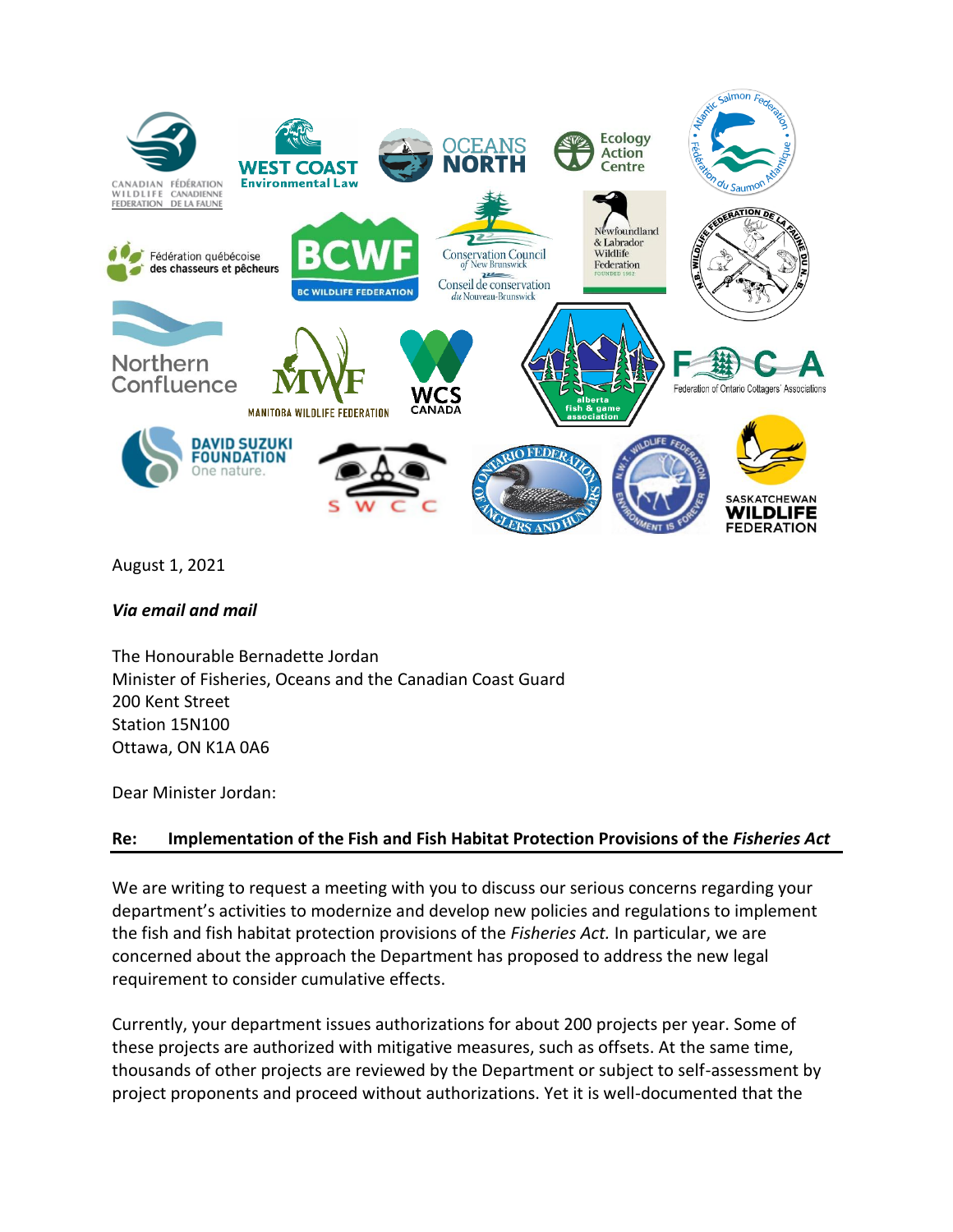residual harm associated with all of these projects adds up to significant environmental impacts to fish and fish habitat. In 2019 Parliament established a specific mandate to address cumulative effects associated with regulations and decision-making under the *Act*. Our concern is that your department is not on track to meet its legislated mandate.

#### **1. The legal requirement regarding cumulative effects**

#### *Amendments to the Act*

According to section 34.1(1)(d) of the *Fisheries Act*, as amended, cumulative effects must be considered when the Minister makes regulations related to habitat protection and pollution prevention.

This requirement was included in the 2019 amendments to the *Act* to address well documented evidence of cumulative harms to fish habitat associated with the application of existing *Fisheries Act* regulations, and the need to refine regulatory approaches. There are decades of empirical observation and analysis from government and external sources confirming significant net habitat loss resulting from the routine application of *Fisheries Act* regulations and related policies as well as decision-making frameworks.

#### *Minister's responsibility*

Under the amended *Act*, the Minister is now required to consider cumulative effects when making regulations (i.e. in the design stage). Mere acknowledgment of cumulative effects is not enough. Cumulative effects must be considered in *both* regulatory development and decisionmaking so that the regulations function to limit or prevent cumulative effects.

To undertake that consideration you, as Minister, will need analysis from the Department about the cumulative effects associated with the application of any proposed regulation. For example, is there any residual harm (including risk of residual harm) associated with the application of the regulation, whether through regulatory authorizations, through non-regulatory pathways associated with the regulation (e.g. self-assessment) or options for offsetting? How is this residual harm and risk of residual harm addressed in a way that aligns with the purpose of the *Act* and your role as Minister to administer the responsibilities for the protection and conservation of fish habitat?

# **2. Based on the Department's** *Discussion Paper on Cumulative Effects* **and related public presentations, DFO not on track to implement the legal requirement under section 34.1**

# *Requirements under the Act*

The materials and communications provided by the Department regarding its proposed approach to implement section 34.1 fall short of what is required by the legislation. The Department is proposing to consider cumulative effects only at the time of decision making (i.e. authorizations). The Discussion Paper describes this objective, but includes nothing about regulatory development: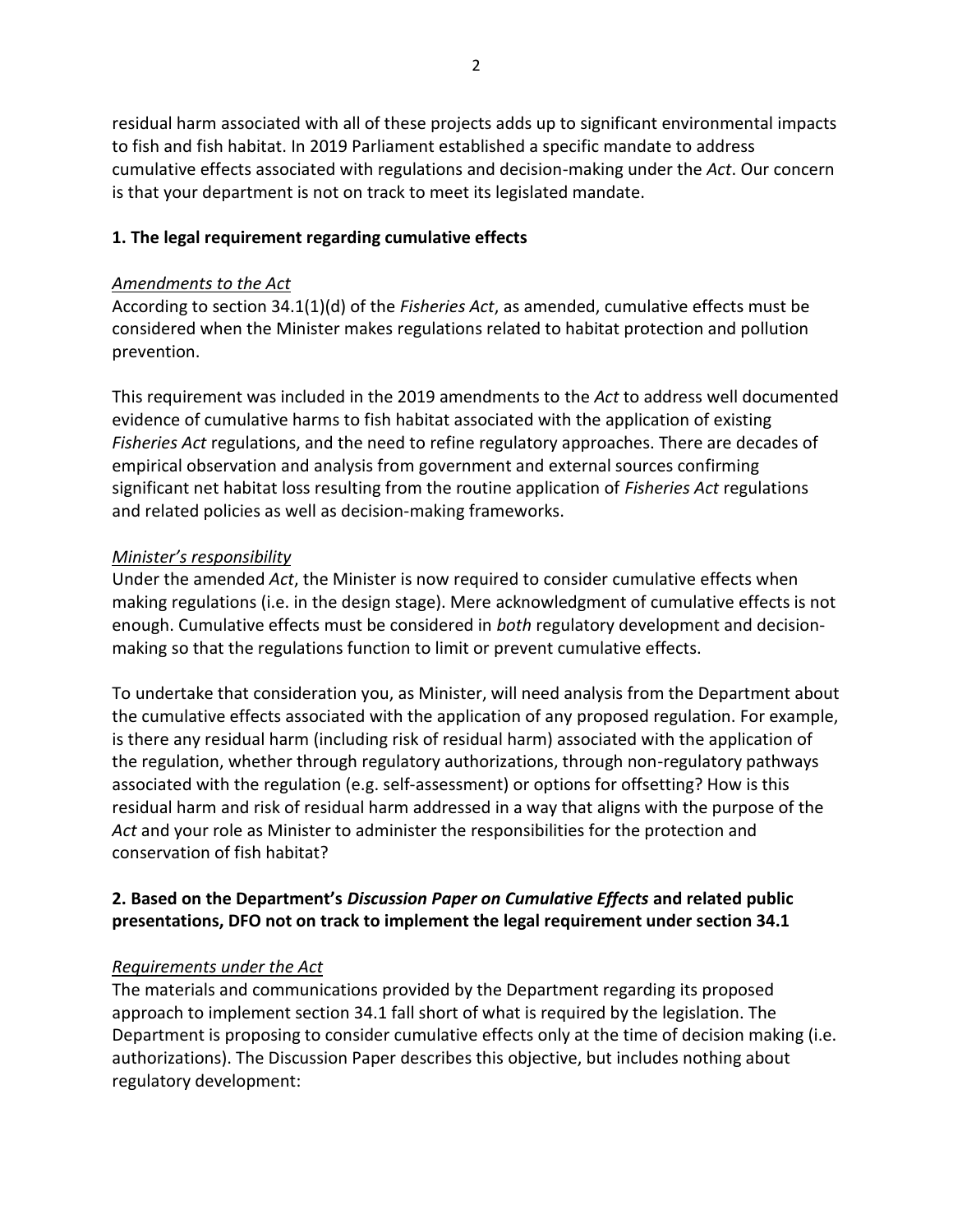*Policy Objective 2: Guide FFHPP staff in decision-making As part of the consideration of cumulative effects, the FFHPP will need to determine the* 

*various ways cumulative effects could be incorporated into its decisions related to fish and fish habitat. For instance, the Program could:*

- *Determine whether changes to the proposed WUAs are necessary as a result of the consideration of cumulative effects; and/or,*
- *Identify and include additional conditions in the proposed authorization in order to reduce a proposed project's contribution to the cumulative effects within a given aquatic ecosystem.*

This approach ignores the legal requirement under the *Act* that the Minister will consider cumulative effects at the time of making regulations, and potentially exposes regulations made without due consideration of cumulative effects to legal challenge.

The Department's current and proposed regulatory practices in relation to certain small projects offer a practical example. Currently, such projects are allowed via *Letters of Advice* and *Codes of Practice*. The proposed prescribed works regulation would replace *Letters of Advice* for some of these projects. Empirical research has shown there is significant residual harm to fish habitat accumulating from the use of *Letters of Advice*, and it is clear that the proposed *Prescribed Works and Waters Regulation* is likely to allow similar harms. However, Department staff have not given any indication of how or if cumulative effects are being considered in the development of the *Prescribed Works and Waters Regulation* in the current consultation materials in keeping with the new *Fisheries Act* requirement. For example, how is the risk of residual harm calculated, managed, and accounted for on a systemic basis?

# *How can the cumulative effects requirement be implemented?*

In our view, once the problem of cumulative effects is effectively brought forth through consideration in regulatory development, it can begin to be managed in accordance with the Department's mandate to protect and conserve fish habitat. For example, the cumulative effects of small projects can be managed by establishing quantitative limits to harm in watersheds or other appropriate scales, beyond which prescribed works processes are no longer applicable, or by establishing mechanisms to address the residual harm of prescribed works, such as third-party offsetting models. Additionally, the Department's FFHPP staff and their colleagues in Integrated Planning will need to collaborate to understand the current status of a watershed, and identify thresholds or limits to habitat loss and alteration. There are also opportunities for the Department to cooperate with Indigenous authorities and regional entities.

# **Conclusion**

Our organizations represent a broad cross-section of Canadians who care about these issues. The new *Fisheries Act* legally requires that your department consider cumulative effects when making regulations to implement the 2019 amendments, to secure the protection and conservation of fish and fish habitat. There is expertise available within the Department and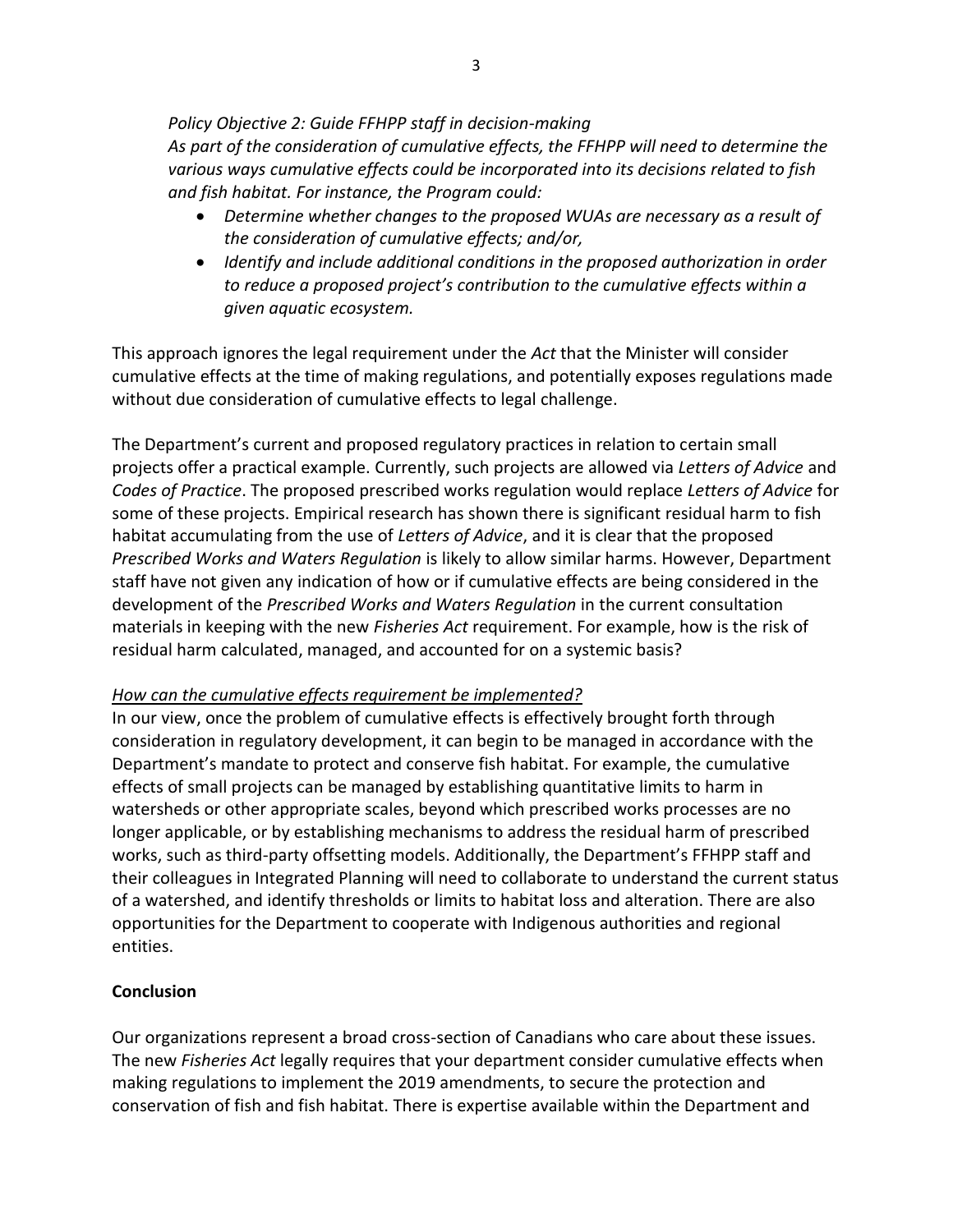externally that can support the analysis needed to consider cumulative effects in the development of regulations.

We would appreciate the opportunity to meet with you to explore how to make progress on meeting this responsibility.

Sincerely,

*Rick Bates Jessica Clogg*

*Susanna Fuller Kris Hunter* Vice-President, Operations and Projects Director of Programs **Oceans North Atlantic Salmon Federation** 

*Angelo Lombardo M. Marc Renaud* Executive Director **Président** Ontario Federation of Anglers and Hunters La Féd. québécoise des chasseurs et pêcheurs

*Chuck Zuckerman Nikki Skuce* President **Director** 

*Andrew Bouzan Nathalie Michaud* President President President Newfoundland and Labrador Wildlife Federation New Brunswick Wildlife Federation

*Lois Corbett Gordon Van Tighem* Executive Director **President** Conservation Council of New Brunswick NWT Wildlife Federation

*Carly Deacon Zo Ann Morten* Managing Director **Executive Director** Executive Director

*Clark Schultz Terry Rees* President **Executive Director** 

*Delinda Ryerson Shannon Arnold* Alberta Fish and Game Association **Ecology Action Centre** 

CEO Executive Director and Senior Counsel Canadian Wildlife Federation West Coast Environmental Law Association

BC Wildlife Federation **Notifiation** Northern Confluence Initiative

Manitoba Wildlife Federation Pacific Streamkeepers Federation

Saskatchewan Wildlife Federation Fed of Ontario Cottagers' Associations

Executive Director **Senior Marine Program Coordinator** Senior Marine Program Coordinator